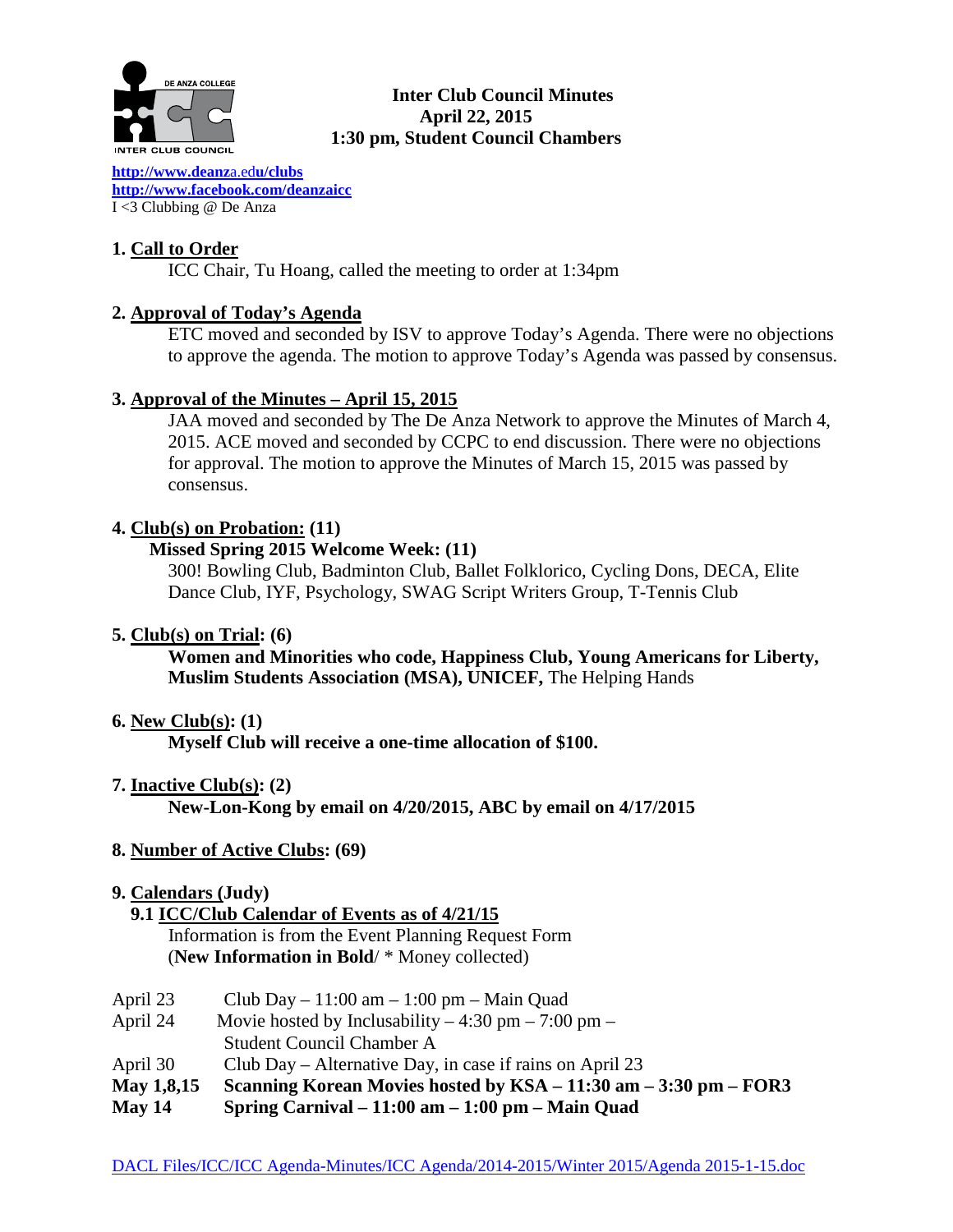## **9.2 DASB Calendar of Events as of 4/21/15**

Information is from the Event Planning Request Form (**New Information in Bold**/ \* Money collected)

## **May 7 Screening of "To Light a Candle" documentary – 1:30 pm – 3:30 pm – Conference Room B**

## **10. ICC/Club Account Balance Status (New Information in Bold) (As of 4/21/15) (John)**

| Club/ICC Allocation Account            | $(\#41 - 54730)$ | \$5,093.19  |
|----------------------------------------|------------------|-------------|
|                                        |                  |             |
| <b>ICC Allocation-New Club Account</b> | $(#41-54720)$    | 500.00      |
| <b>ICC Emergency Relief Account</b>    | $(#44-4289)$     | \$2,816.84  |
| <b>ICC Events Award Account</b>        | $(#41-54600)$    | \$5,100.00  |
| <b>ICC</b> Inactive Hold               | $(\#44 - 4300)$  | \$6,230.78  |
| <b>ICC Scholarship Account</b>         | $(#44-4310)$     | \$12,333.27 |
| <b>ICC</b>                             | $(H44-4320)$     | \$2,491.85  |

#### **11. Business**

**11.1 Concessions for May 2nd (Raisa) (Info/Action)**

- o Auto Tech: Because Racecar… And, we need the cash… And, we love you and would appreciate your vote. Vote for Auto Tech Please!
- o ISV: Our club's purpose ans motto is to welcome new international students as well as American students to De Anza College with an experience of knowing our local community better and forging new friendships through a common goal of serving and giving back to the community. Every Friday during our club meeting, we try our best to provide fellow members with refreshment and interactive games so they can know one another better. And on the following Saturdays during volunteering events, we would also like to provide volunteers with enough bottled water to hydrate themselves under the hot sun as they are working. This is why we apply for an opportunity to participate in the flea market, so that we can finance our club's feel at home in ISV
- o The De Anza Network: The De Anza Network is tired of pizza every week. It is not good for our members' health. We want something good and healthy. Like some freshly caught Salmon, or Alaskan King Crabs once in a while. We also take our members on wild rides to beaches and treat our officers to Ferrari rides around town. So we will need money. Lots of it!!! Diamond rings and bling blings all over town! We don't just keep it all to ourselves, we spread it around so everyone can have a couple bucks! So vote for us! And join our club! The De Anza Network: It's where dreams come true!! (Pretty please. We're broke and we'll work for sammiches)

Ballot Results: Auto: 10, ISV: 23, The De Anza Network: 10, Congratulations to ISV!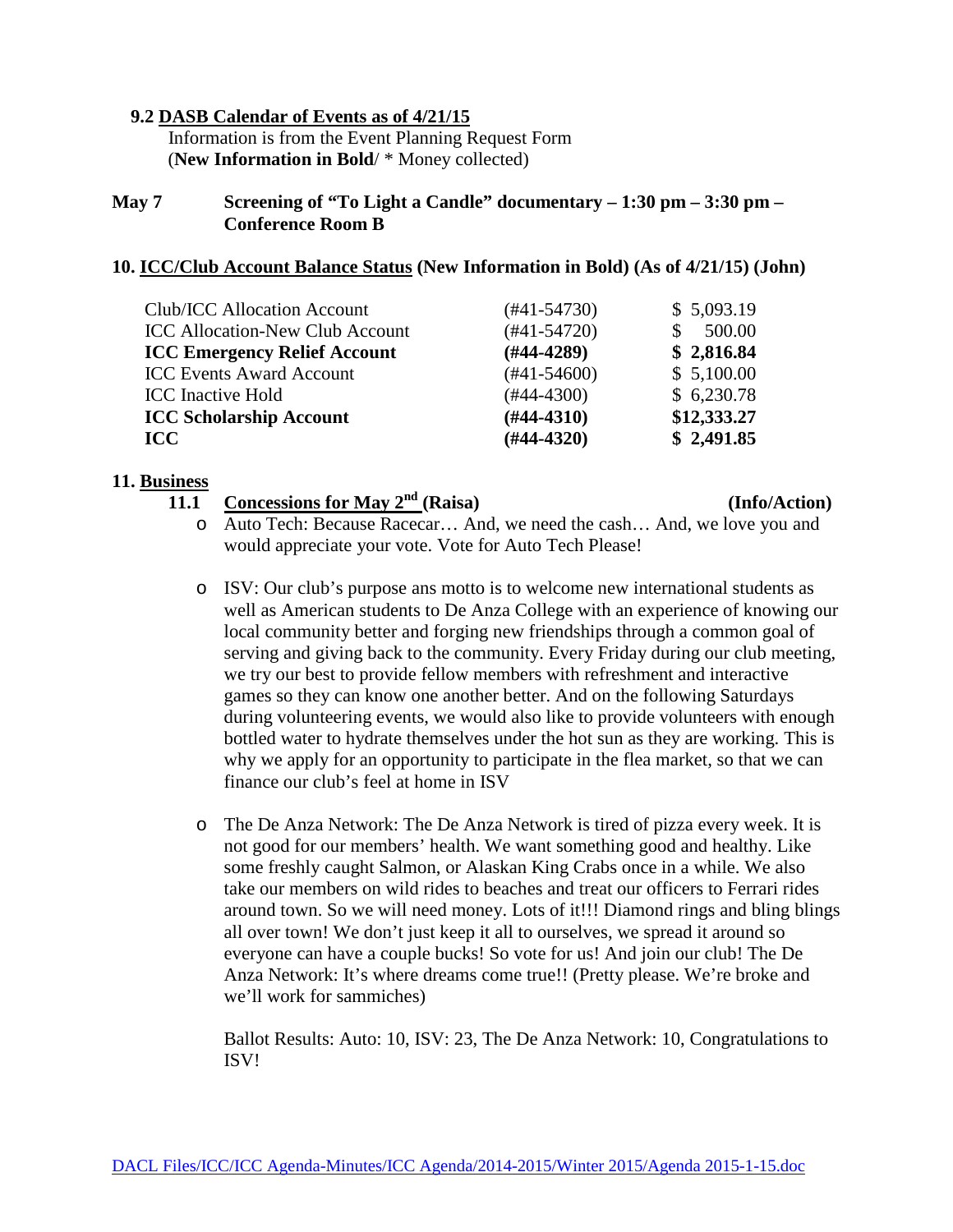A drawing was held and The De Anza Network was selected for the May Concession Stands. ISV's concession starts at 8:00AM and The De Anza Network's concession starts at 8:30AM

|      | 11.2 ICC Instagram                                                                          | (Info) |
|------|---------------------------------------------------------------------------------------------|--------|
| 11.3 | <b>College Life Fundraser / Money Collection Form</b>                                       | (Info) |
| 11.4 | <b>Club Introductions</b><br>(Purpose of the club, when are club meetings, next club event) | (Info) |

### **Auto Technology**:

To further support & strength the comradery that exists between all members. This allows for much higher shared passion and desire to do the volunteer work and fundraisers to remain self-sufficient with student scholars.

## **Christians on Campus**:

For anyone who is interested in knowing the Bible to learn about the Bible by holding Bible Study weekly on campus.

### **Cheer and Dance**:

Cheer for both De Anza Basketball and football game, and perform during half time.

### **Circle K:**

We seek to spread fellowships, leadership, and service. Spring training conference is coming up for leadership workshops, officer training, and service.

## **Cross Cultural Partners Club (CCPC):**

Our purpose is to evoke intercultural fellowships and understanding in a fun and friendly atmosphere. We have food and games every week!

## **Desi Student Association:**

For students to work together towards peace and unity, as well as explore our culture and keep up with news.

## **Developers' Guild:**

To develop real world applications using the skill learned in the CIS department. All you need is the desire to learn discipline to follow through.

## **11.5 Club Karaoke Drawing 2@50 (Info/Action)**

A 2@\$50 drawing was held for the following clubs that participated in Club Karaoke last Thursday, April 16, 2015: 4 Elements Hip Hop, APASL, Circle K, DECA, Developers' Guild, The De Anza Network, Rainbow, Ultimate Layout

Congratulations to Rainbow and APASL for winning \$50 for your club!!!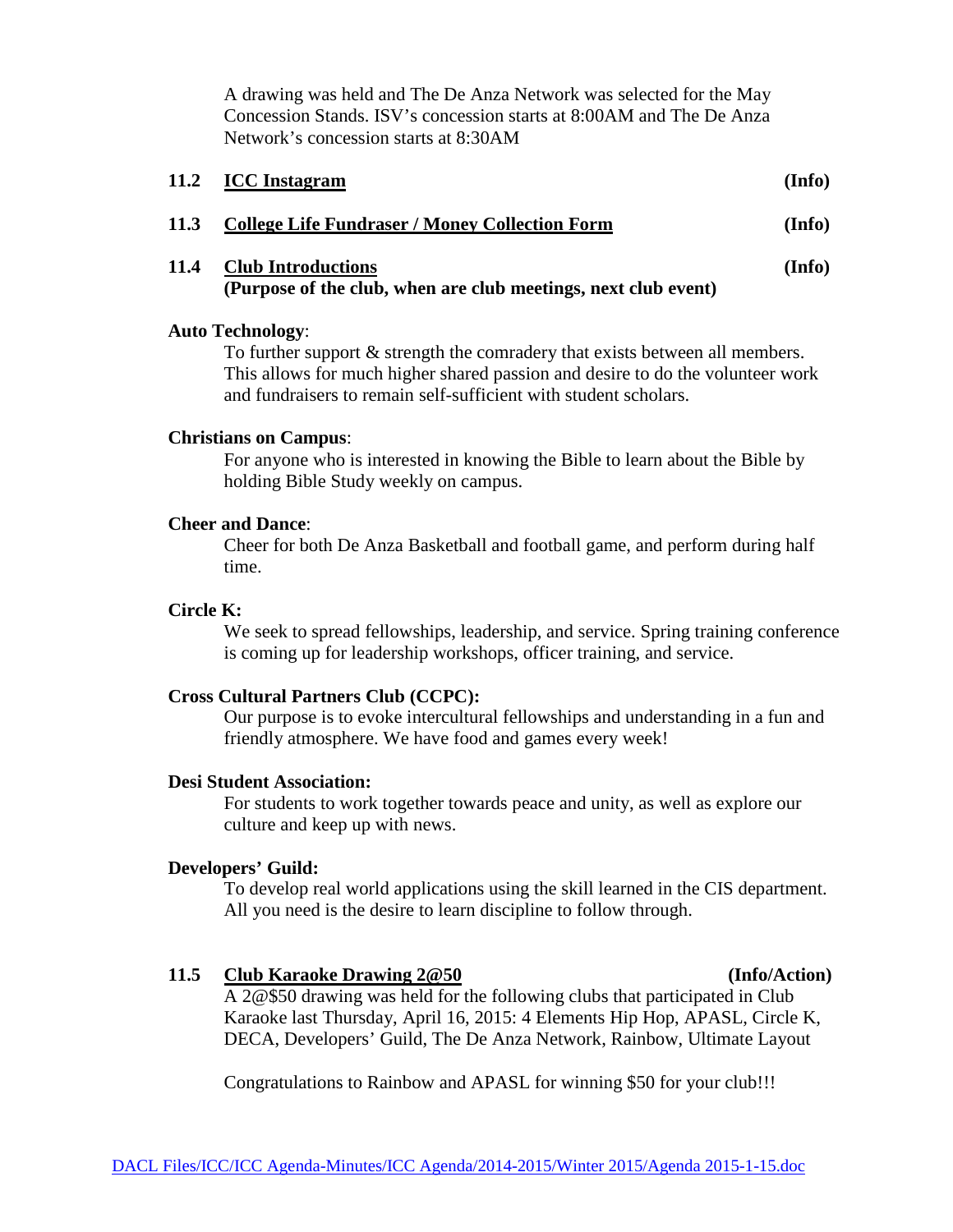## **12. Reports:**

ICC Chairperson: Tu Hoang

- 1. Club Day is coming this Thursday, please have your decoration and table ready to promote and recruit new members. Don't' forget to hashtag ICC on Instagram!!!
- 2. ICC Scholarship deadline is coming up this April 30<sup>th</sup>, 2015. Please hurry to submit your application and get some free money.
- 3. Last, I would like to thank all of you for filling out the ICC Survey! We truly appreciate your ideas and comments for ICC meetings!

## ICC Chair of Finance: John Hong

- 1. Nice Weather today.
- 2. Please come to the agenda meeting on Monday if you are requesting for money.
- 3. Thursday is the Club day!

# ICC Chair of Programs: Raisa Hernandez

- 1. Thanks for coming out last Thursday to sing with us.
- 2. Good job clubs for helping out 1165 students during Welcome Week.

# ICC Chair of Marketing: Judy Chan

- 1. Thanks for coming to our Club Karaoke. The singings were awesome.
- 2. We have our Snapchat and Instagram accounts now :D Both of them are "deanzaicc". Please follow us to get the latest club information.
- 3. Don't forget add hashtags  $\#$ clubdaydeanza and  $\#$  ICCDeAnza to your photos taken in the coming Club Day. We will choose the best ones and post them on our Facebook page. It is a great chance to promote your club.

# DASB Liaison: TBA

# ICC Advisor: La Donna Yumori-Kaku

- 1. Reserving Conference A/B for a Club Event: I would like to meet with the club member who knows about the club event and then go up to De Anza Dining Services Office to reserve the room. Please have "alternate dates " for club event. Please plan in advance since the room is used by other offices and spring dates are filling up.
- 2. Club Events that collect \$: Please fill out "College Life Fundraiser / Money Collection form" prior to collecting money. Please deposit ALL money donations to your club account. Then the club needs to do a requisition to reimburse costs. Remember club reimbursements require prior club meeting minutes that approved the expense that is attached to the requisition.
- 3. Helium Balloons: Please use ICC Equipment Form to request use of Helium. Clubs may use the balloons and ribbons that we have instead of buying your own unless you have special colors. Please buy 12"balloon size. Limit 20 Balloons per club event. Limit 5 on Club Day.
- 4. Club Elections for 2015-2016: Reminder all clubs need to have completed their club elections no later then the  $6<sup>th</sup>$  week of Spring Quarter Friday May 15, 2015. A new ICC/Club Financial Roster needs to be completed. Please put the date that those officer's signatures become official (Info on the top right side of the form).
- 5. Club Events for La Donna to email to clubs: I will be checking that the club event room has been OFFICIALLY RESERVED before I send out the email.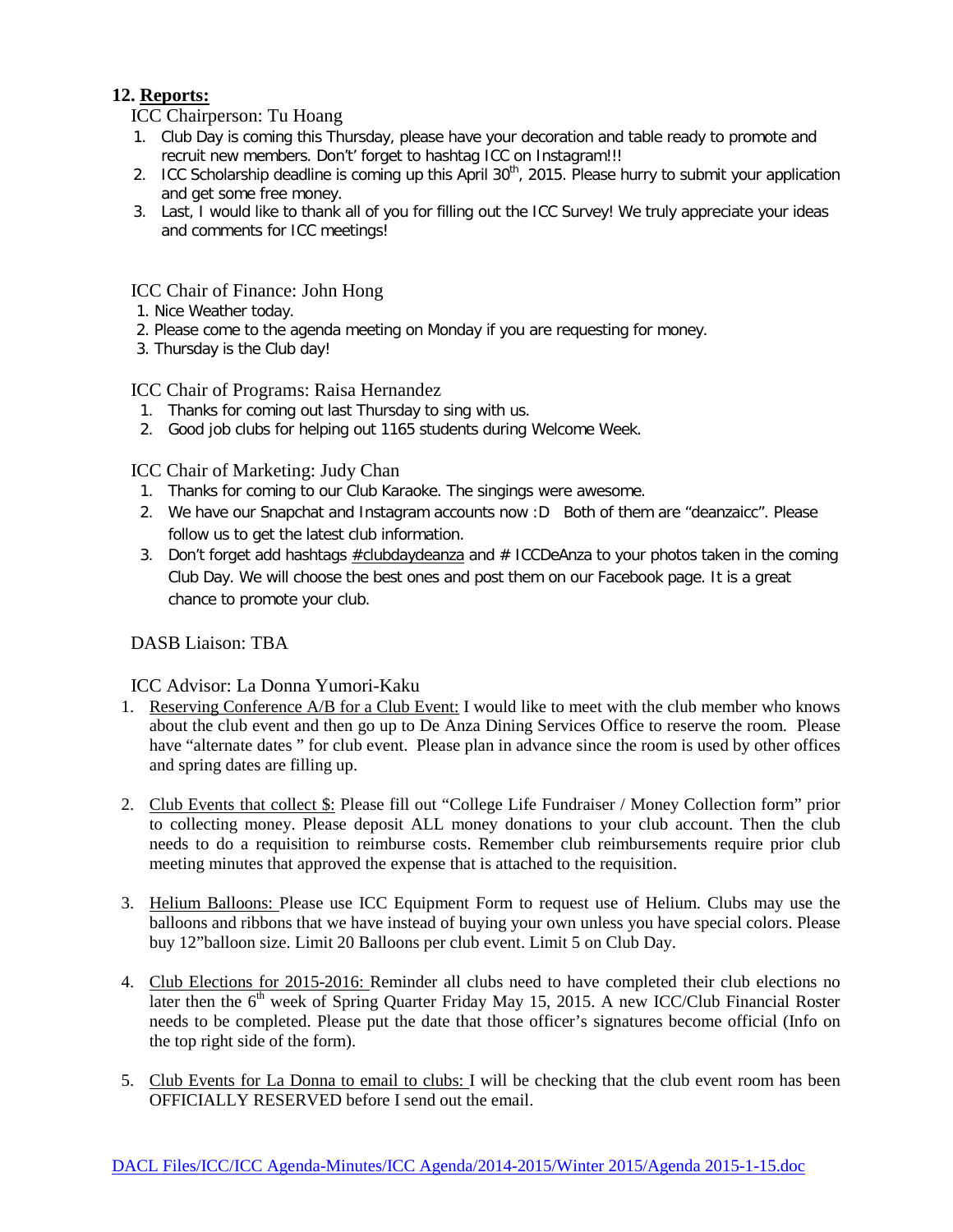### **13. Announcements (Judy)**

4 Elements: "Angela Davis" World leading social change professor Dr. Angela Davis "Racial Justice and Resistance in the U.S.",– MCL

# **14. Roll Call (Jayme)**

|                                                                         | <b>Present</b> | <b>Absent</b>      | Probation. | Probation.             |
|-------------------------------------------------------------------------|----------------|--------------------|------------|------------------------|
| <b>Active Club</b>                                                      |                |                    | P          | $\mathbf{A}\mathbf{B}$ |
| 300! Bowling Club                                                       |                |                    | X          |                        |
| <b>4 Elements Hip Hop Club</b>                                          | X              |                    |            |                        |
| <b>Active Community Engagement Club (ACE)</b>                           | X              |                    |            |                        |
| <b>Anime Club</b>                                                       | X              |                    |            |                        |
| <b>Apple-N-Droid</b>                                                    | X              |                    |            |                        |
| <b>Asian Pacific American Students for</b><br><b>Leadership (APASL)</b> | X              |                    |            |                        |
| <b>Association of Computer Machinery (ACM)</b>                          | X              |                    |            |                        |
| <b>Auto Technology</b>                                                  | X              |                    |            |                        |
| <b>Badminton Club</b>                                                   |                |                    |            | X                      |
| <b>Ballet Folklorico</b>                                                |                |                    |            | X                      |
| <b>Cheer and Dance Team</b>                                             | X              |                    |            |                        |
| <b>Chinese Student Association (CSA)</b>                                |                | X                  |            |                        |
| <b>Christians on Campus 7/12</b>                                        | X              |                    |            |                        |
| Circle K 4/16/15                                                        | X              |                    |            |                        |
| <b>Cross Cultural Partners Club (CCPC)</b>                              | X              |                    |            |                        |
| Cycling Dons 1/19/15                                                    |                |                    |            | X                      |
| <b>DeAnthro 11/7/15</b>                                                 |                | X                  |            |                        |
| <b>DECA 6/28/15</b>                                                     |                |                    |            | X                      |
| Desi Student Association (DSA) 6/30/15                                  | X              |                    |            |                        |
| Developers' Guild 4/27/15                                               | X              |                    |            |                        |
| Economics Club 6/3/15                                                   | X              |                    |            |                        |
| Elite Dance Club 3/31/15                                                |                |                    | X          |                        |
| Engineering Technology Club (ETC) 6/10/15                               | X              |                    |            |                        |
| eSports Club 5/27/15                                                    | X              |                    |            |                        |
| <b>Fellowship of Overseas Students (FOS)</b><br>3/27/15                 | X              |                    |            |                        |
| Film Society 9/30/15                                                    | X              |                    |            |                        |
| Grace Fellowship 6/26/15                                                |                | $\pmb{\mathsf{X}}$ |            |                        |
| Green Party 5/15/16                                                     | X              |                    |            |                        |
| <b>Hong Kong Students Association (HKSA)</b><br>10/2/15                 | X              |                    |            |                        |
| Inclusability 5/22/15                                                   | X              |                    |            |                        |
| <b>International Student Volunteers (ISV)</b><br>3/28/16                | X              |                    |            |                        |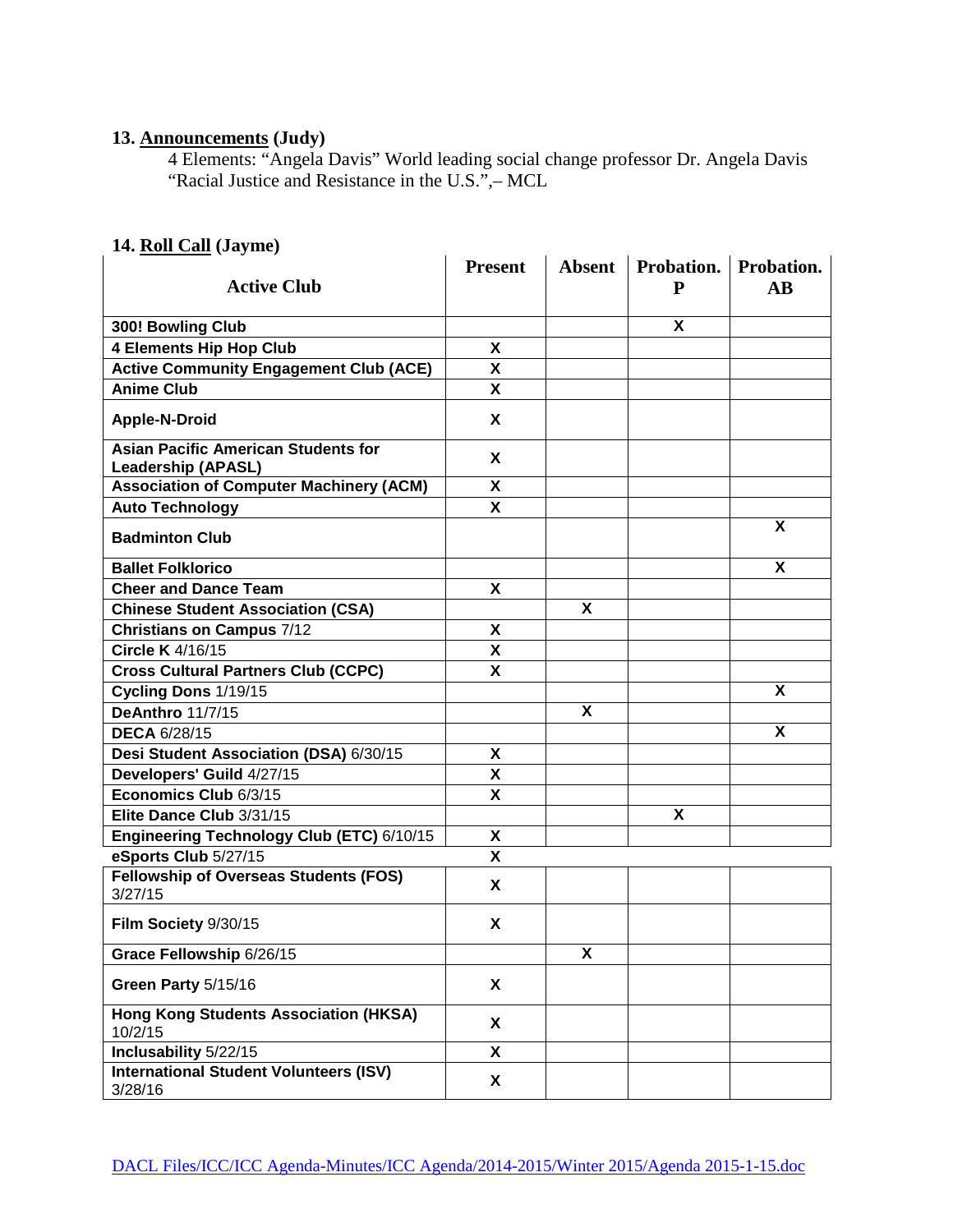| International Youth Fellowship (IYF)<br>12/12/15          |    |    |                         | X |
|-----------------------------------------------------------|----|----|-------------------------|---|
| InterVarsity Christian Fellowship at De<br>Anza 3/20/16   | X  |    |                         |   |
| Iranian Student Association (ISA) 4/9/15                  | X  |    |                         |   |
| <b>Japanese and American Association (JAA)</b><br>6/30/15 | X  |    |                         |   |
| Korean Campus Crusade for Christ (KCCC)<br>3/4/15-5/16/15 | X  |    |                         |   |
| Korean Student Association (KSA) 6/26/15                  | X  |    |                         |   |
| K-Pop Dance Club 4/16/16                                  | X  |    |                         |   |
| Latina/o Empowerment at De Anza (¡LEAD!)<br>8/30/15       |    | X  |                         |   |
| Leo Club De Anza 4/22/15                                  | X  |    |                         |   |
| <b>Marketing Club</b>                                     | X  |    |                         |   |
| <b>Mathematics Club</b>                                   | X  |    |                         |   |
| <b>Medical Outreach Association</b>                       | X  |    |                         |   |
| <b>Myself</b>                                             | X  |    |                         |   |
| Off-Campus Club 6/27/15                                   |    | X  |                         |   |
| <b>Outdoor Club Til Notified</b>                          | X  |    |                         |   |
| Permias Indonesian Student Organization<br>(PISO) 9/29/15 | X  |    |                         |   |
| Philosophy Club 5/14/15                                   |    | X  |                         |   |
| <b>Physics 6/30/15</b>                                    |    | X  |                         |   |
| Psychology Club 5/20/15                                   |    |    |                         | X |
| Rainbow Club 5/7/15                                       | X  |    |                         |   |
| Saltworks Christian Fellowship 6/30/15                    |    | X  |                         |   |
| Second Journey 9/26/16                                    | X  |    |                         |   |
| <b>Shotokan Karate</b>                                    | X  |    |                         |   |
| <b>Social Entrepreneurship Club (SEC)</b>                 |    | X  |                         |   |
| <b>Student Nurses Organization (SNO)</b>                  | X  |    |                         |   |
| <b>Students for Justice (SFJ)</b>                         |    | X  |                         |   |
| <b>Sustainability (DASA)</b>                              | X  |    |                         |   |
| <b>SWAG Script Writers Club</b>                           |    |    | X                       |   |
| <b>Taiwanese Student Association (TSA)</b>                | X  |    |                         |   |
| <b>Team HBV</b>                                           | X  |    |                         |   |
| The De Anza Network                                       | X  |    |                         |   |
| <b>The Reasoning Games Club</b>                           | X  |    |                         |   |
| <b>T-Tennis Club</b>                                      |    |    | X                       |   |
| <b>Ultimate Layout</b>                                    | X  |    |                         |   |
| <b>Vietnamese Student Association (VSA)</b>               | X  |    |                         |   |
| <b>Volleyball Club</b>                                    |    | X  |                         |   |
| <b>Volunteers of Nature Conservation (VONC)</b>           | X  |    |                         |   |
| <b>WITHUS</b>                                             |    | X  |                         |   |
| <b>TOTAL</b>                                              | 47 | 12 | $\overline{\mathbf{4}}$ | 6 |
| <b>Clubs on Trial</b>                                     |    |    |                         |   |
| The Helping hands                                         | X  |    |                         |   |
|                                                           |    |    |                         |   |